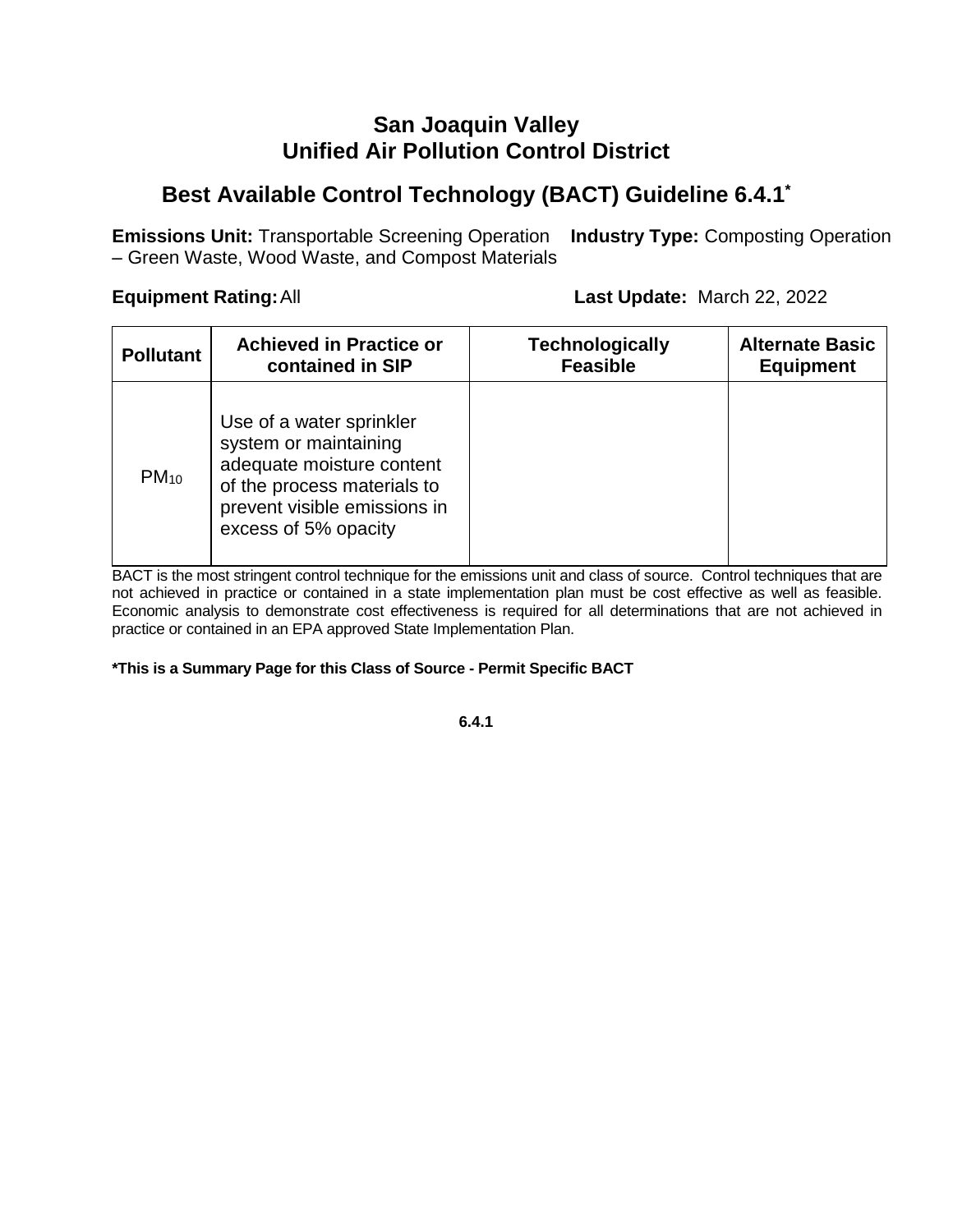# Proactive Best Available Control Technology Analysis

District BACT Guideline 6.4.1 Composted Materials – Screening, Transportable, Wood Waste Processing

> Prepared by: John Yoshimura, Air Quality Engineer

Reviewed by: Nick Peirce, Permit Services Manager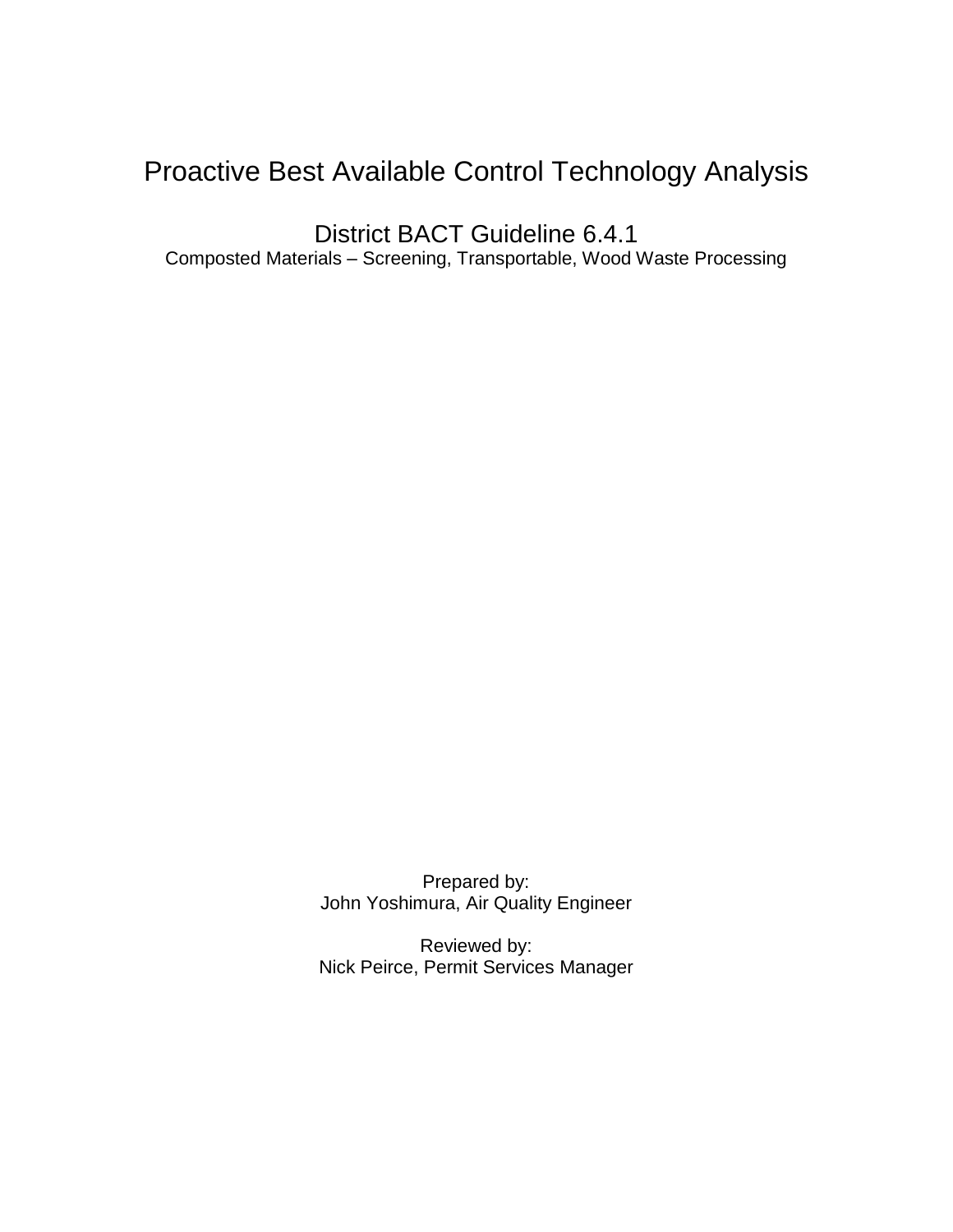#### **I. Introduction**

The objective of this project is to proactively update the Best Available Control Technology (BACT) guideline 6.4.1, which is applicable for transportable screening operations that process green waste, wood waste, and compost materials. This guideline was last updated on April 3, 1998.

The current update will incorporate any applicable and more stringent emission control standards that have been achieved in practice or determined to be technologically feasible since the last update. Any corrections and/or changes needed to ensure consistency with the District's BACT policy and other District practices will also be made.

The discussions in this update will be limited to the following topics:

- Source of emissions
- Current BACT requirements
- Top-Down BACT Analysis for each pollutant
- Recommendation

#### **II. Source of emissions**

PM<sup>10</sup> emissions will be emitted from the screening of green waste, wood waste, and compost materials. The screening equipment is used to prepare the material to the required specification prior to composting.

Please note, the transportable IC engine powering the screener is considered a separate emissions unit and will therefore be subject to a different BACT Guideline, such as BACT Guideline 3.2.11 *Transportable Compression – Ignited IC Engines (Non-Agricultural)*.

#### **III. Current BACT Requirements**

The current requirements of SJVAPCD BACT Guideline 6.4.1 are as summarized in the following table:

| <b>Pollutant</b> | <b>Achieved in Practice or</b><br>contained in SIP                                                                                                                 | <b>Technologically</b><br><b>Feasible</b> | <b>Alternate</b><br><b>Basic</b><br><b>Equipment</b> |
|------------------|--------------------------------------------------------------------------------------------------------------------------------------------------------------------|-------------------------------------------|------------------------------------------------------|
| $PM_{10}$        | Use of a water sprinkler system<br>or maintaining adequate moisture<br>content of the process materials<br>to prevent visible emissions in<br>excess of 5% opacity |                                           |                                                      |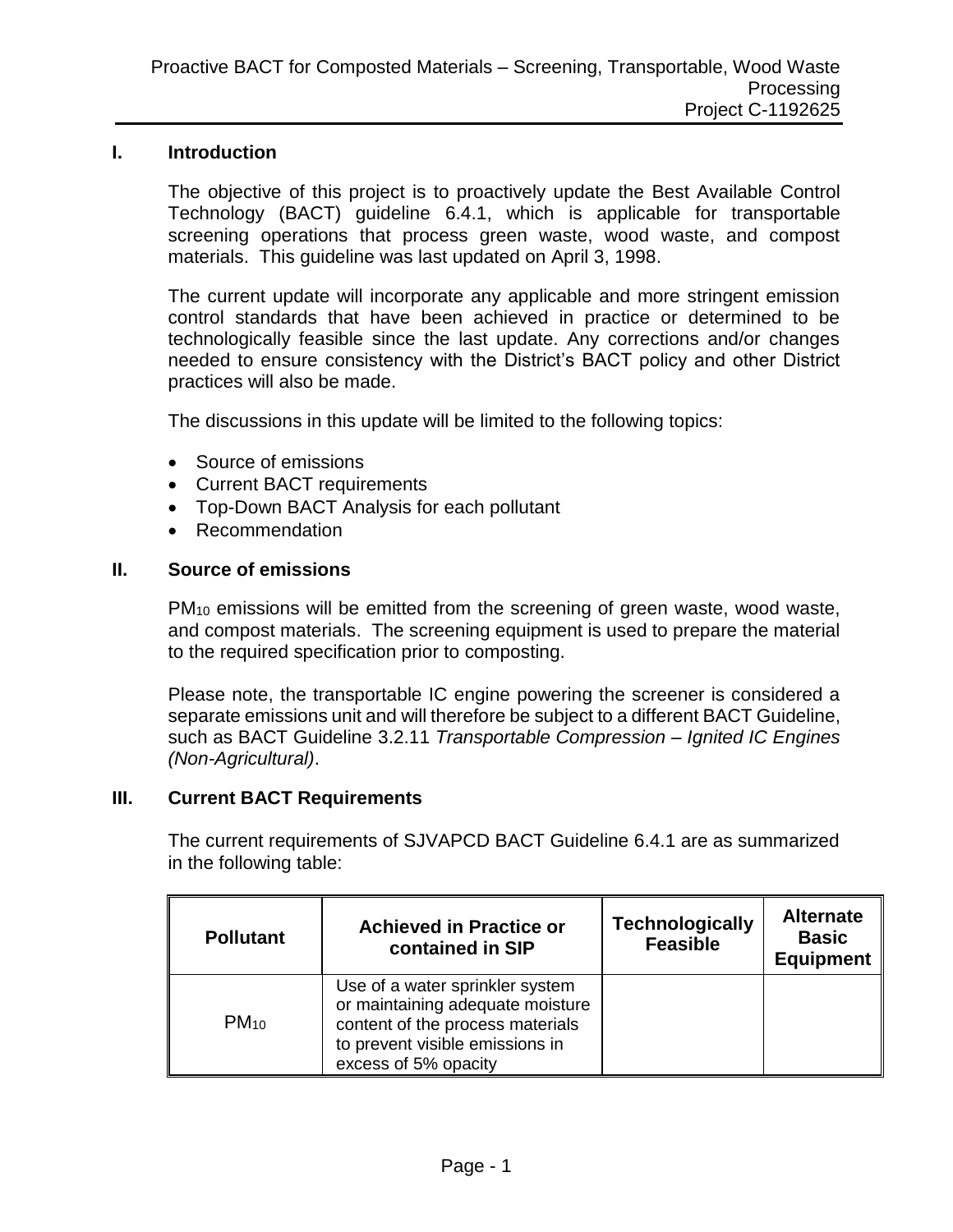### **IV. Top-Down BACT Analysis**

#### **BACT analysis for PM<sup>10</sup> Emissions**

As explained earlier, PM<sub>10</sub> is emitted from the screening of green waste, wood waste, and compost materials.

#### **Step 1 - Identify All Possible Control Technologies**

The following BACT clearinghouse references were reviewed to determine whether any green waste, wood waste, and compost materials screening operations have been required to employ  $PM_{10}$  controls:

- EPA RACT/BACT/LAER clearinghouse
- CARB BACT clearinghouse
- South Coast AQMD (SCAQMD) BACT clearinghouse
- Bay Area AQMD (BAAQMD) BACT clearinghouse
- Sacramento Metro AQMD (SMAQMD) BACT clearinghouse
- San Diego AQMD (SDAQMD) BACT clearinghouse
- San Joaquin Valley APCD (SJVAPCD) BACT clearinghouse

#### Survey of BACT Guidelines:

The U.S. Environmental Protection Agency (USEPA) RACT/BACT/LAER Clearinghouse, the California Air Pollution Control Officers Association (CAPCOA) BACT Clearinghouse, the South Coast Air Quality Management District (SCAQMD) BACT Clearinghouse, Bay Area Air Quality Management District (BAAQMD) BACT Guidelines, Sacramento Metropolitan Air Quality Management District (SMAQDM) BACT Clearinghouse, and San Diego Air Quality Management District (SDAQMD) BACT Guidance Document were reviewed to determine potential control technologies for this class and category of operation.

The EPA RACT/BACT/LAER clearinghouse does include any guidelines for transportable green waste, wood waste, and compost materials screening operations.

The CARB BACT clearinghouse does not include guidelines for transportable green waste, wood waste, and compost materials screening operations.

The BAAQMD BACT clearinghouse does not include guidelines for transportable green waste, wood waste, and compost materials screening operations.

The SDAQMD clearinghouse does not include any BACT requirements for transportable green waste, wood waste, and compost materials screening operations.

The SCAQMD BACT clearinghouse does not include any BACT for transportable green waste, wood waste, and compost materials screening operations.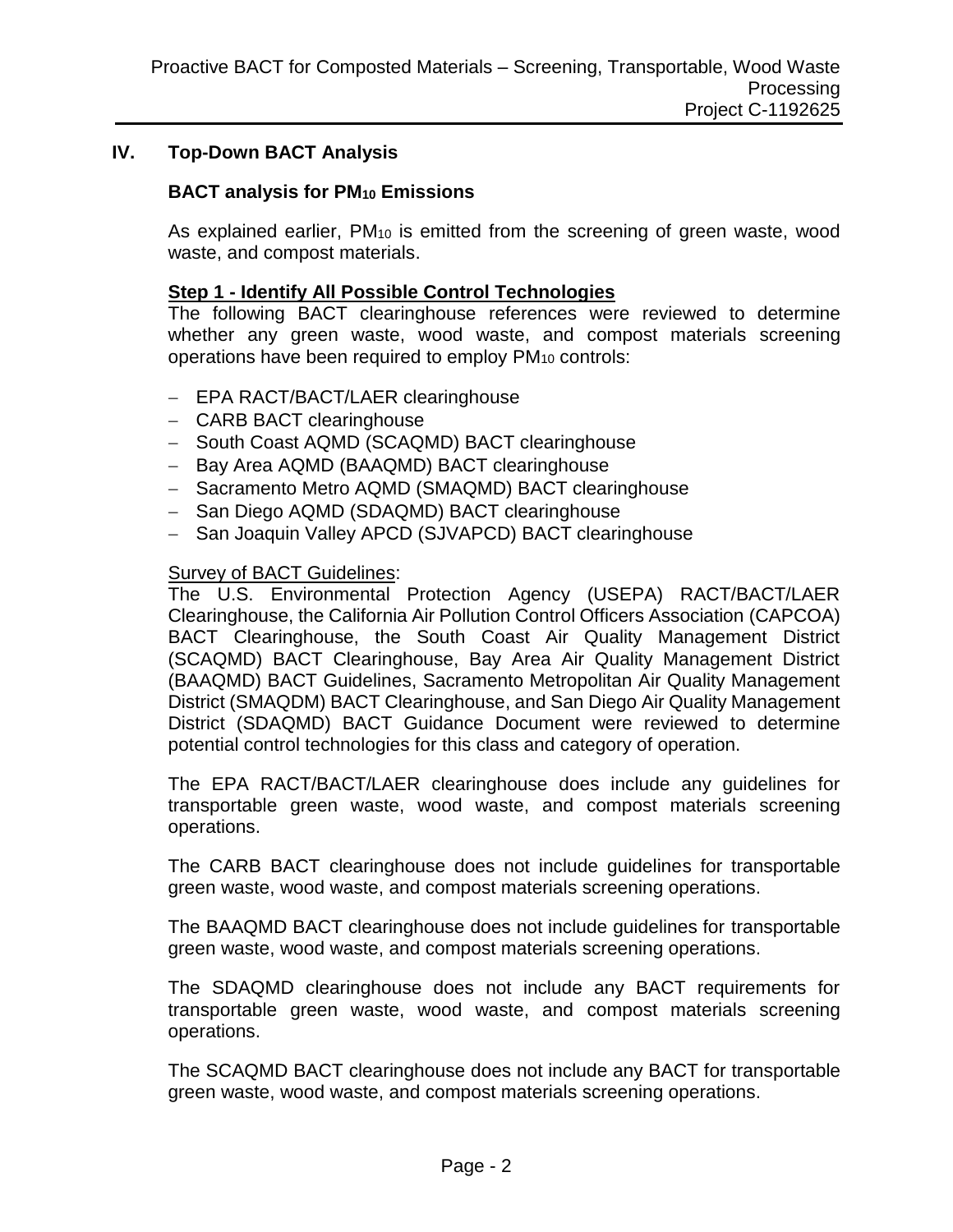The SMAQMD clearinghouse has expired BACT Guideline 167 for PM<sub>10</sub> emissions for transportable green waste, wood waste, and compost materials screening operations. Although the BACT Guideline has expired, the AIP requirements will be listed to ensure this proactive BACT is at least as stringent as SMAQMD BACT Guideline 167:

| <b>Pollutant</b> | <b>Category &amp; Class</b> | <b>Achieved in Practice</b>                   |
|------------------|-----------------------------|-----------------------------------------------|
| $PM_{10}$        | Portable Greenwaste         | Visible Emissions Evaluation (VEE) $\leq 5\%$ |
|                  | <b>Trommel Screen</b>       | Opacity                                       |

#### Summary of BACT Guidelines:

Based on the above information, the current most stringent BACT emissions limitation for green waste, wood waste, and compost material screening operations would be:

Visible Emissions Evaluation (VEE) ≤ 5% Opacity

### **Step 2 - Eliminate Technologically Infeasible Options**

There are no technologically infeasible options listed in Step 1. All of the emission control options under consideration are based on either current BACT requirements, current rule requirements, or actual source test data. Therefore, no further discussion is required.

### **Step 3 - Rank Remaining Control Technologies by Control Effectiveness**

The most stringent PM<sub>10</sub> emission control technology option under consideration is considered to be achieved in practice. All other control options considered are less stringent. Therefore, ranking is not necessary.

#### **Step 4 - Cost Effectiveness Analysis**

As discussed above, this BACT analysis is being performed as a proactive update to this BACT guideline and is not part of a specific permitting action. Therefore, a cost effective analysis is not necessary and will not be included as a part of this analysis.

### **Step 5 - Select BACT**

This is a proactive determination that is not part of a specific permitting action. Therefore, selecting BACT is not necessary. However, the following PM<sup>10</sup> emission control standard has been determined to achieved in practice and is therefore determined to be BACT for green waste, wood waste, and compost materials screening operations:

 Use of a water sprinkler system or maintaining adequate moisture content of the process materials to prevent visible emissions in excess of 5% opacity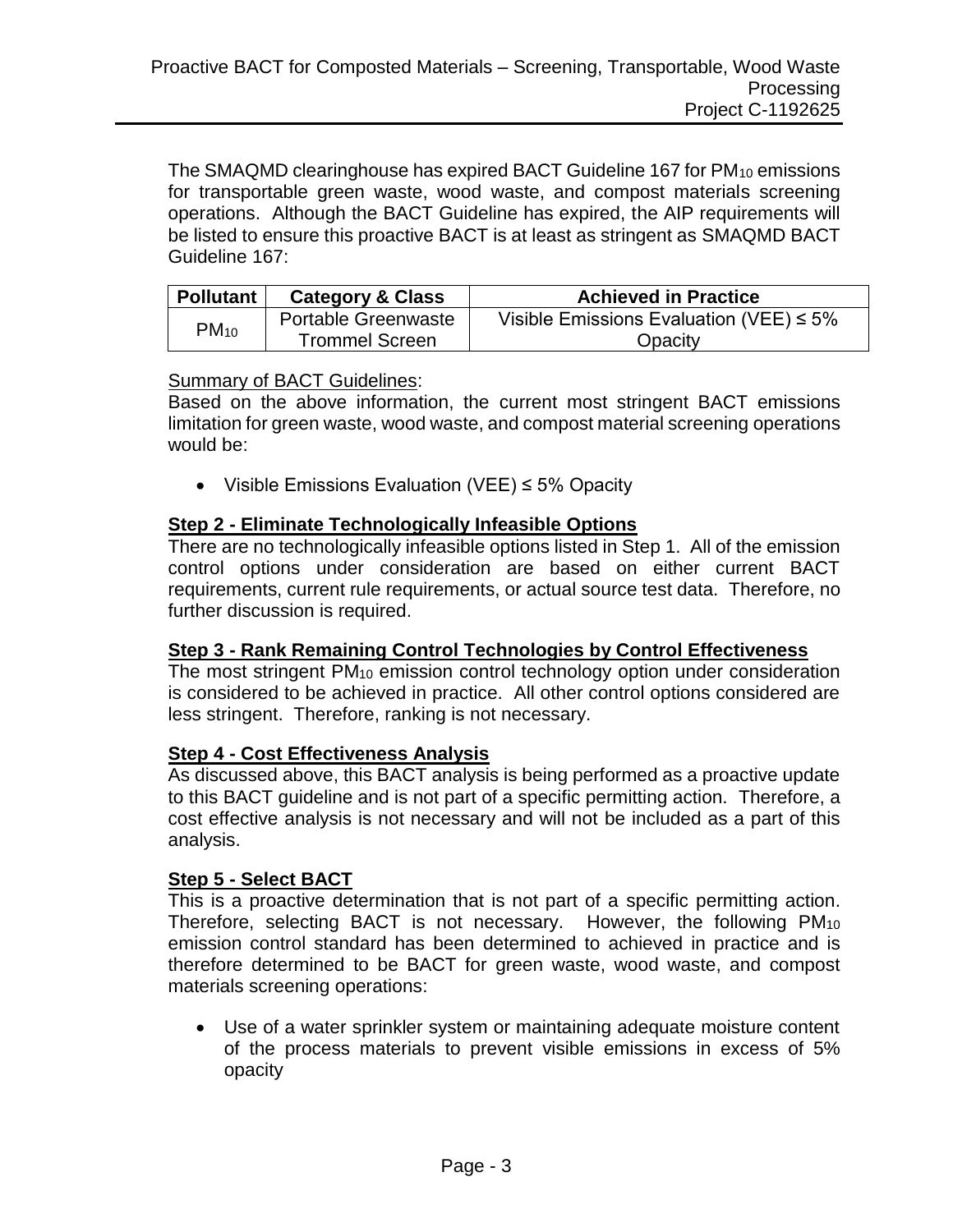#### **V. Recommendation**

No new AIP requirements were found during this proactive BACT guideline process. Therefore, the current AIP BACT requirements for  $PM_{10}$  emissions from transportable screening of green waste, wood waste, and compost material operations will remain.

However, the current BACT guideline description should be updated to be more descriptive of the equipment subject to these requirements.

Current Emissions Unit Description:

Compost Materials – Screening, Transportable, Wood Waste Processing

Proposed Emissions Unit Description:

 Transportable Screening Operation – Green Waste, Wood Waste, and Compost Materials

#### **Appendix**

Appendix A: Proposed Draft BACT Guideline 6.4.1

Appendix B: Current BACT Guideline 6.4.1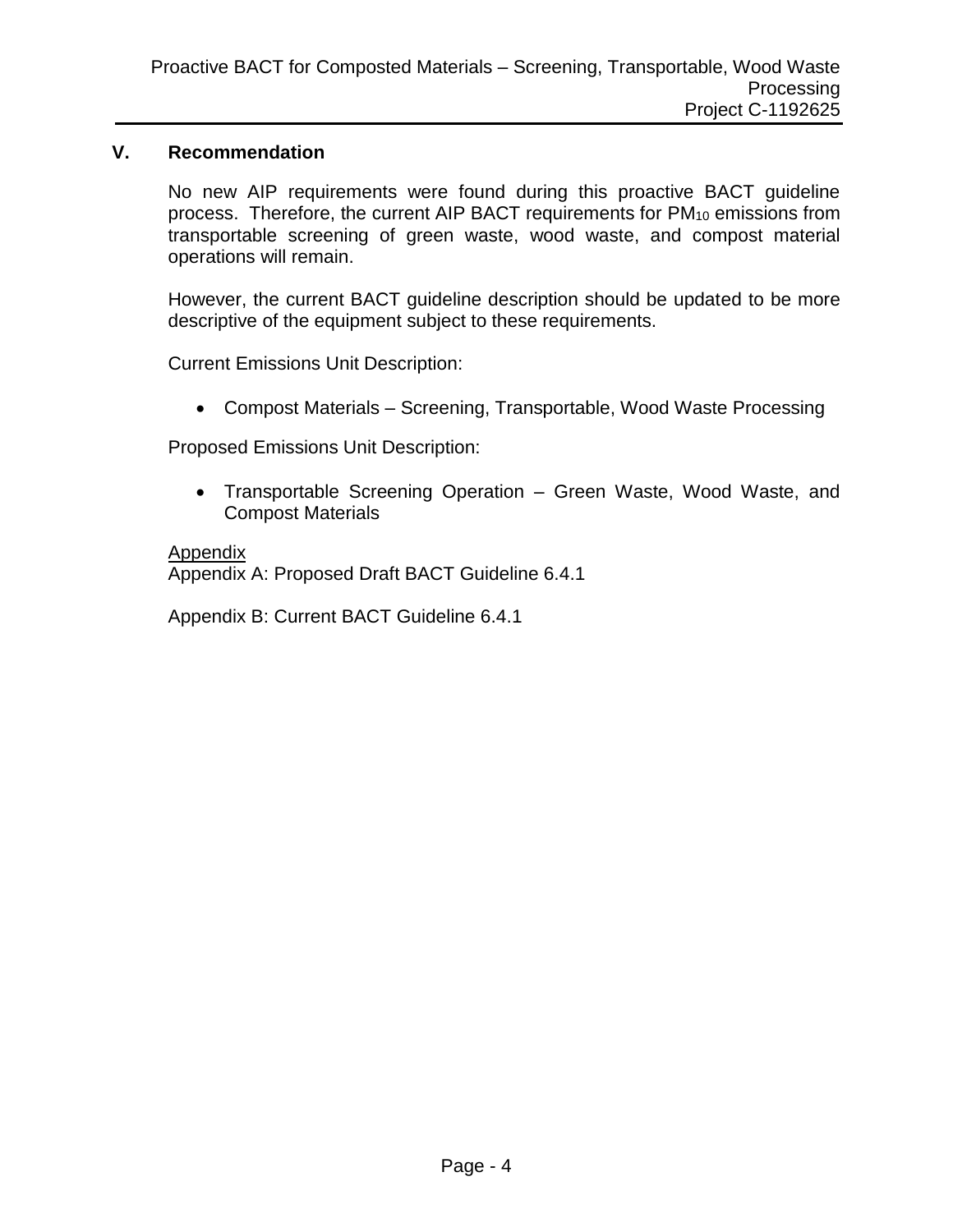Appendix A Proposed Draft BACT Guideline 6.4.1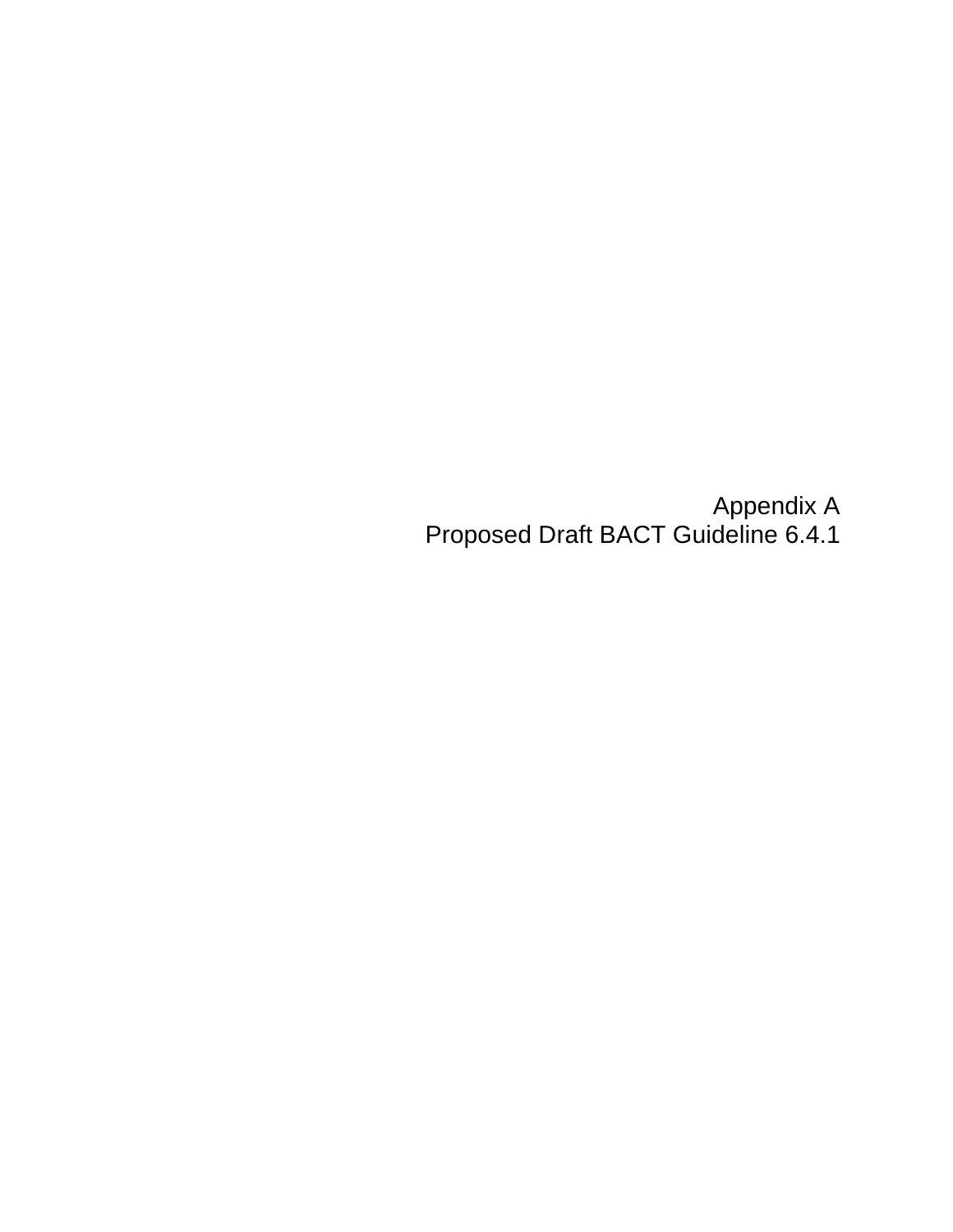# **San Joaquin Valley Unified Air Pollution Control District**

# **Best Available Control Technology (BACT) Guideline 6.4.1\***

**Emissions Unit:** Transportable Screening Operation **Industry Type:** Composting Operation – Green Waste, Wood Waste, and Compost Materials

**Equipment Rating:**All **Last Update:** March 22, 2022

| <b>Pollutant</b> | <b>Achieved in Practice or</b>                                                                                                                                     | <b>Technologically</b> | <b>Alternate Basic</b> |
|------------------|--------------------------------------------------------------------------------------------------------------------------------------------------------------------|------------------------|------------------------|
|                  | contained in SIP                                                                                                                                                   | <b>Feasible</b>        | <b>Equipment</b>       |
| $PM_{10}$        | Use of a water sprinkler system<br>or maintaining adequate moisture<br>content of the process materials<br>to prevent visible emissions in<br>excess of 5% opacity |                        |                        |

BACT is the most stringent control technique for the emissions unit and class of source. Control techniques that are not achieved in practice or contained in a state implementation plan must be cost effective as well as feasible. Economic analysis to demonstrate cost effectiveness is required for all determinations that are not achieved in practice or contained in an EPA approved State Implementation Plan.

#### **\*This is a Summary Page for this Class of Source - Permit Specific BACT**

**6.4.1**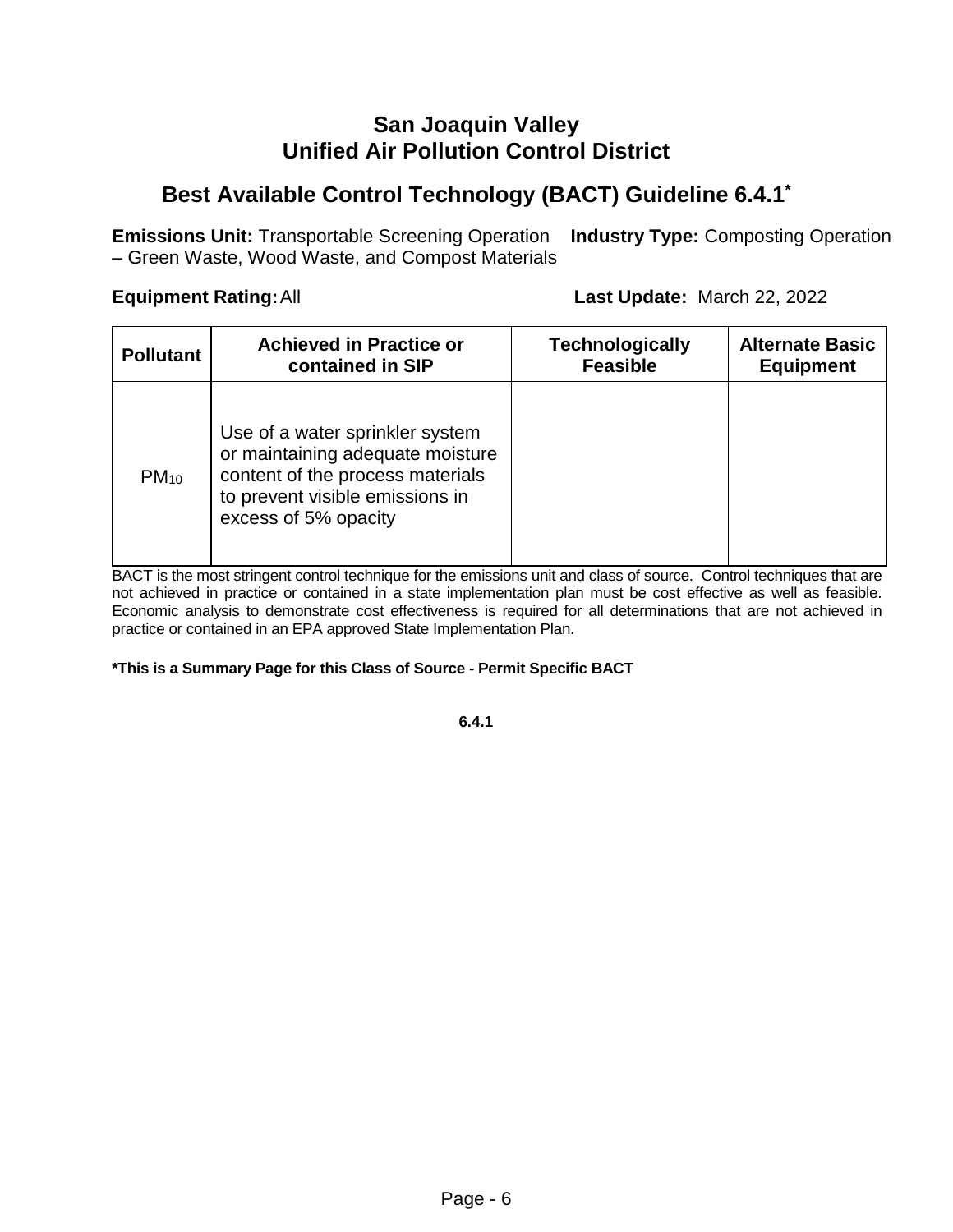Appendix B Current BACT Guideline 6.4.1